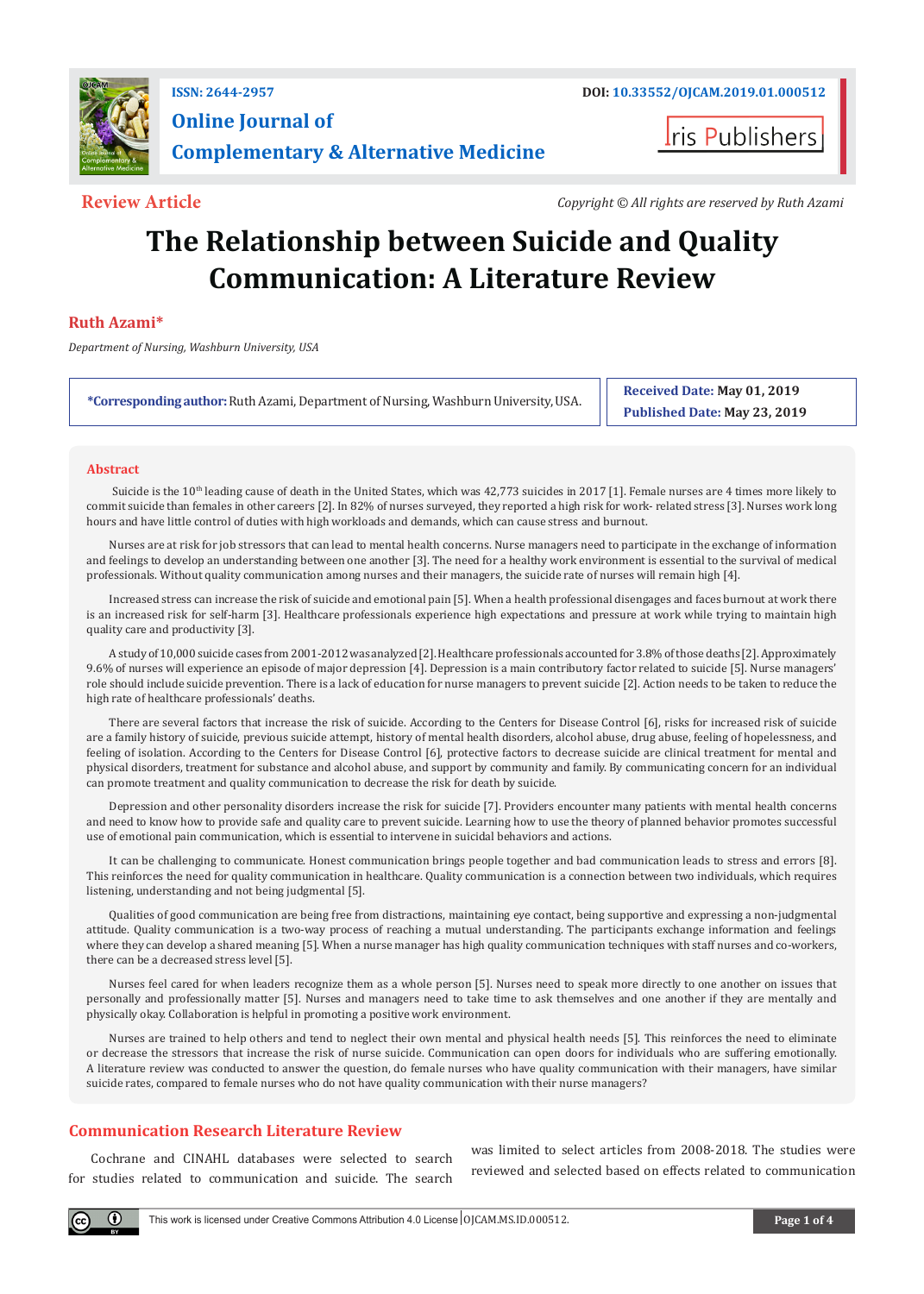and suicide behaviors. (Table). The first research study reviewed examined message content to promote suicide intervention [9]. This study reviewed the literature on suicide and the theory of planned behavior (TPB). The research discussed how the theory of planned behavior communication can decrease the risk of suicide [9]. Research related to suicide, suicide behaviors and the TPB was collected on the internet and databases [9].

The theory of planned behavior (TPB) is an intrapersonal theory that is utilized to predict behavioral interventions and behaviors [10]. In the TPB, there are three constructs that enrich the behavioral intention, which are designed to be the strongest **Table 1:** Review of Literature Studies of Communication and Decreased Risk of Suicide.

predictor of behavior [10]. The three constructs in the TPB are behavioral attitude beliefs, normative beliefs, and control beliefs [10]. Refer to the [Appendix](https://irispublishers.com/ojcam/pdf/OJCAM.MS.ID.000512.Appendix.pdf) for a more detailed description of the TPB.

Findings suggest the TPB will increase providers understanding of patient's emotional pain [9]. Findings also suggest the TPB trained health care workers can intervene when working with suicidal individuals or situations [9]. This reinforces the need for mental health support and suicide awareness training for medical staff. Refer to Table for detailed information regarding research.

| <b>Study &amp; Purpose</b>                                                                                                              | Design& Level of<br><b>Evidence</b>                             | <b>Sample &amp; Setting</b>                                                                | <b>Findings</b>                                                                                                 | <b>Limitations</b>                                                     | <b>Implications for</b><br><b>Practice</b>                                                                                                               |
|-----------------------------------------------------------------------------------------------------------------------------------------|-----------------------------------------------------------------|--------------------------------------------------------------------------------------------|-----------------------------------------------------------------------------------------------------------------|------------------------------------------------------------------------|----------------------------------------------------------------------------------------------------------------------------------------------------------|
| Aldrich & Cerel [9]                                                                                                                     | -Review of literature on<br>suicide & TPB & health<br>behaviors | -Research on the<br>internet & databases<br>on suicide & suicide<br>behaviors &TPB         | - TPB will increase pro-<br>viders understanding of<br>patient's emotional pain                                 | -Lack of<br>formative<br>research                                      | - Teaching & using the<br>TPB model in practice<br>can reduce the risk of<br>suicide                                                                     |
| Examine message<br>content to promote<br>suicide intervention.                                                                          | -Discuss how TPB<br>communication can<br>prevent suicide        | -Lexington, KY                                                                             | -TPB trained health care<br>workers can intervene<br>when working with<br>suicidal individuals or<br>situations | -Study was<br>limited to<br>literature review                          | -Medical professional<br>need to be trained The-<br>ory of planned behavior<br>to decrease suicidal<br>behaviors                                         |
|                                                                                                                                         |                                                                 |                                                                                            |                                                                                                                 | -TPB in used<br>inconsistently<br>across studies                       |                                                                                                                                                          |
|                                                                                                                                         | Level V                                                         |                                                                                            |                                                                                                                 | -Publication bias                                                      |                                                                                                                                                          |
| Dunkley et al. [11]                                                                                                                     | -Individualized & focused<br>group interviews                   | -In the United King-<br>dom                                                                | -Unsuccessful<br>communication can deter<br>communication between<br>provider and patient                       | -Female<br>participants only                                           | -Co-bearing $&$<br>empathizing with<br>patients can decrease<br>emotional pain, which<br>allows for communica-<br>tion & suicidal behavior<br>treatment. |
| Explore factors that<br>impede and promote<br>pain communication.                                                                       |                                                                 | -9 female patient's<br>participants, aged<br>27-58 with more than<br>one admission to hos- | -Emotional pain<br>communication is complex                                                                     | -No male<br>participants                                               | - Medical<br>professionals need to<br>learn and understand<br>emotional behaviors<br>to prevent/decrease<br>suicide                                      |
|                                                                                                                                         | Level VII                                                       | pital due to suicidal<br>actions                                                           |                                                                                                                 |                                                                        |                                                                                                                                                          |
| <b>Identify barriers</b><br>& facilitators in<br>communication to<br>improve clinicians'<br>ability to intervene<br>suicidal behaviors. |                                                                 | -26 female mental<br>health staff                                                          | -Training staff about<br>emotional training can in-<br>crease the communication<br>quality with patients        | -Reducing emo-<br>tional pain may<br>he different in<br>men than women |                                                                                                                                                          |

Implications for practice are to implement teaching and utilization of the TPB model and to teach warning signs of suicidal intentions to reduce the risk of suicide. Another implication for practice of the study is medical professionals need to be trained how to use the TPB to decrease suicidal behaviors [9]. Theory of planned behavior in practice can benefit the provider and the patient by promoting safety and suicide reduction [9].

The second research study reviewed sought to identify factors that impede and promote emotional pain communication [11]. Emotional communication is the ability to understand one's feelings, which promotes a successful conversation [11]. Being emotionally aware of one's feelings improves the quality of communication. Emotional pain communication is between those at risk for suicide and mental health care providing clinicians' ability

to intervene in suicidal behaviors [11]. The study was a qualitative design composed of individualized and focus group interviews. The study took place in the United Kingdom. There were 9 female patient participants, aged 27-58 years with more than one hospital admission related to suicidal actions [11]. There were 26 female mental health staff in the study. Findings suggest unsuccessful communication can deter communication between provider and patient. Another finding suggested due to the complexity of emotional pain communication; training staff can increase the quality of emotional pain communication with patients [11].

Limitation of this study was lack of male participants and publication bias. Implications for practice include co-bearing and empathizing with patients can decrease emotional pain, which allows for communication and suicidal behavior treatment [11].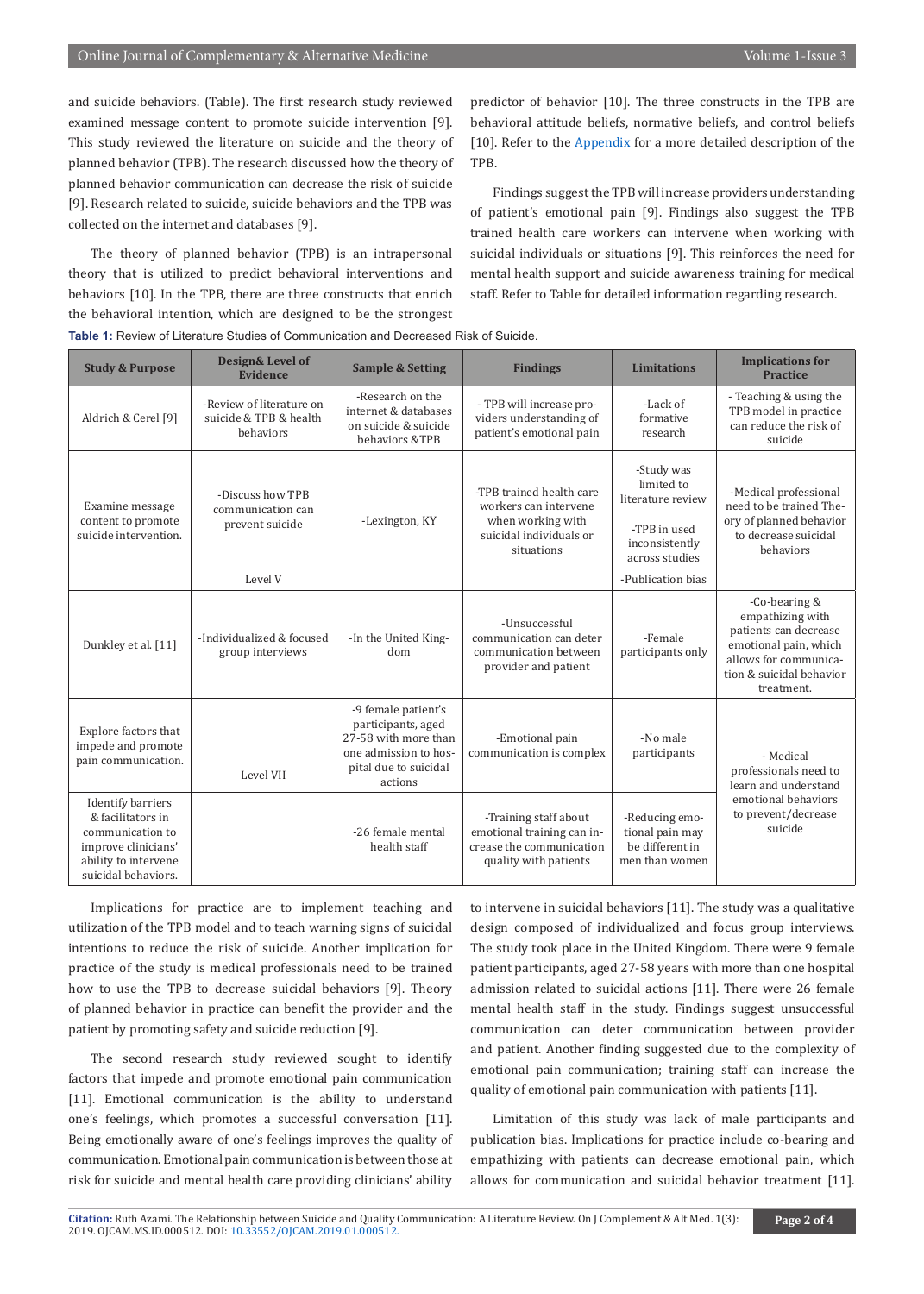Another implication for practice is medical professionals need to learn and understand emotional and suicidal behaviors to prevent and decrease suicide rates [11].

Suicide and depression are a worldwide concern. According to the Anxiety and Depression Association of America [12], approximately 75% of individuals with mental health disorders are not treated with 1 million individuals committing suicide yearly. This reinforces a strong need for the TPB education among providers to decrease the risk of suicide. Medical providers can save lives with increased knowledge and understanding of patient's emotional pain [9].

#### **Evidence Strength Levels**

The research articles were chosen within the last 10 years from academic journals. According to Polit & Beck [13] level of evidence, one of the resources that was selected was a literature review with a level V and the other resource was individualized and focus group interviews with a level VII classification. The resources utilized carried good quality level of evidence based on their classification. The studies recommended that by training staff in emotional pain communication can increase the quality of communication and can decrease the risk of suicide. Additional research needs to be done due to limited research related to communication and suicide.

#### **Recommendations**

Managers need to be trained in emotional pain communication and support their staff to decrease suicide among nurses [9]. Leadership needs to be supportive and avoid stigmas related to mental illness to prevent nurses from avoiding their mental health issues [6]. Managers acknowledging that a staff member has emotional pain concerns can decrease the risk of nurse suicide [9].

The theory of planned behavior can intervene in suicide behaviors and actions by understanding patient's emotional pain [9]. Emotional pain is a harsh mental activity that is undesirable and possibly damaging [9]. Emotional pain can stem from a death, trauma, divorce, job loss and/or elevated stress levels. Emotional pain communication occurs when individuals engage in a conversation and one of the individuals is experiencing emotional pain. Emotional pain communication is complex and challenging.

 Unsuccessful communication can damage communication between two individuals. Training medical staff emotional communication skills can increase communication quality [11]. Theory of planned behavior can help managers learn to communicate with staff that is experiencing emotional pain. Empathy and sharing of feelings can decrease emotional pain, which allows from quality communication and suicidal behavior intervention and treatment [9].

During the search for research it was very challenging to find research for the topic. CINHAL and Cochrane database were to locate research related to communication and suicide reduction. The Stettler model of evidenced based practice was used to determine the possibility of applying the TPB emotional pain communication

to decrease suicide [14]. The Stettler model established that emotional pain communication needs to be practiced among medical staff. The risk of not implementing emotional pain communication may lead to increased risk of medical staff having poor communication. The benefits of implementing emotional pain communication can improve communication quality and intervene in suicidal behaviors.

To implement emotional pain communication medical staff, need to be ready to receive education. Education for emotional pain communication will occur in a lunch and learn. The education for emotional pain communication will be an annual mandatory requirement for all medical staff.

In the education lunch and learn, staff will learn about the TPB. Medical staff will also practice using emotional pain communication with one another. Skits will be done in front of the lunch and learn room, so all participants can access response to emotional pain communication experience. Once education is completed all medical staff will apply emotional pain communication in practice. In six months, there will be a reevaluation of the implementation of emotional pain communication and adjustments will be made according to results. Reeducation on emotional pain communication will be given during new medical staff orientation and annually for all medical staff.

#### **Acknowledgement**

None.

### **Conflict of Interest**

No conflict of interest.

#### **References**

- 1. Hannah Nichols (2017) Top 10 leading causes of death in the United **States**
- 2. Brennan B (2016) Female doctors and nurses at least three times more likely to commit suicide: study.
- 3. Parkash V (2018) American health-care workers are committing suicide in unprecedented numbers.
- 4. Jennifer Thew RN (2018) Nurse Suicide Is Real. Don't Ignore It.
- 5. Judy Davidson, Janet Mendis, Amy R Stuck, Gianni DeMichele, Sidney Zisook (2018) Nurse suicide: Breaking the Silence.
- 6. Centers for Disease Control (2018) Suicide: risk and protective factors.
- 7. [Braquehais MD, Eiroa-Orosa FJ, Holmes KM, Lusilla P, Bravo M \(2016\)](https://www.ncbi.nlm.nih.gov/pubmed/25517040)  [Differences in Physicians 'and Nurses' Recent Suicide Attempts: An](https://www.ncbi.nlm.nih.gov/pubmed/25517040)  [Exploratory Study. Arch Suicide Res 20\(2\): 273-279.](https://www.ncbi.nlm.nih.gov/pubmed/25517040)
- 8. Fraser Sherman (2019) What are the benefits of effective communication in the workplace?
- 9. [Shemanski Aldrich R, Cerel J \(2009\) The development of effective](https://www.ncbi.nlm.nih.gov/pubmed/19933062)  [message content for suicide intervention: theory of planned behavior.](https://www.ncbi.nlm.nih.gov/pubmed/19933062)  [Crisis 30\(4\): 174-179.](https://www.ncbi.nlm.nih.gov/pubmed/19933062)
- 10. [Hackman CL, Knowlden AP \(2014\) Theory of reasoned action and theory](https://www.ncbi.nlm.nih.gov/pubmed/24966710)  [of planned behavior-based dietary interventions in adolescents and](https://www.ncbi.nlm.nih.gov/pubmed/24966710)  [young adults: a systematic review. Adolesc Health Med Ther 5: 101-114.](https://www.ncbi.nlm.nih.gov/pubmed/24966710)
- 11. [Dunkley C, Borthwick A, Bartlett R, Dunkley L, Palmer S, et al. \(2018\)](https://www.ncbi.nlm.nih.gov/pubmed/29256270)  [Hearing the Suicidal Patient's Emotional Pain. Crisis 39\(4\): 267-274.](https://www.ncbi.nlm.nih.gov/pubmed/29256270)
- 12.(2018) Anxiety & Depression Association of America. Anxiety and depression.